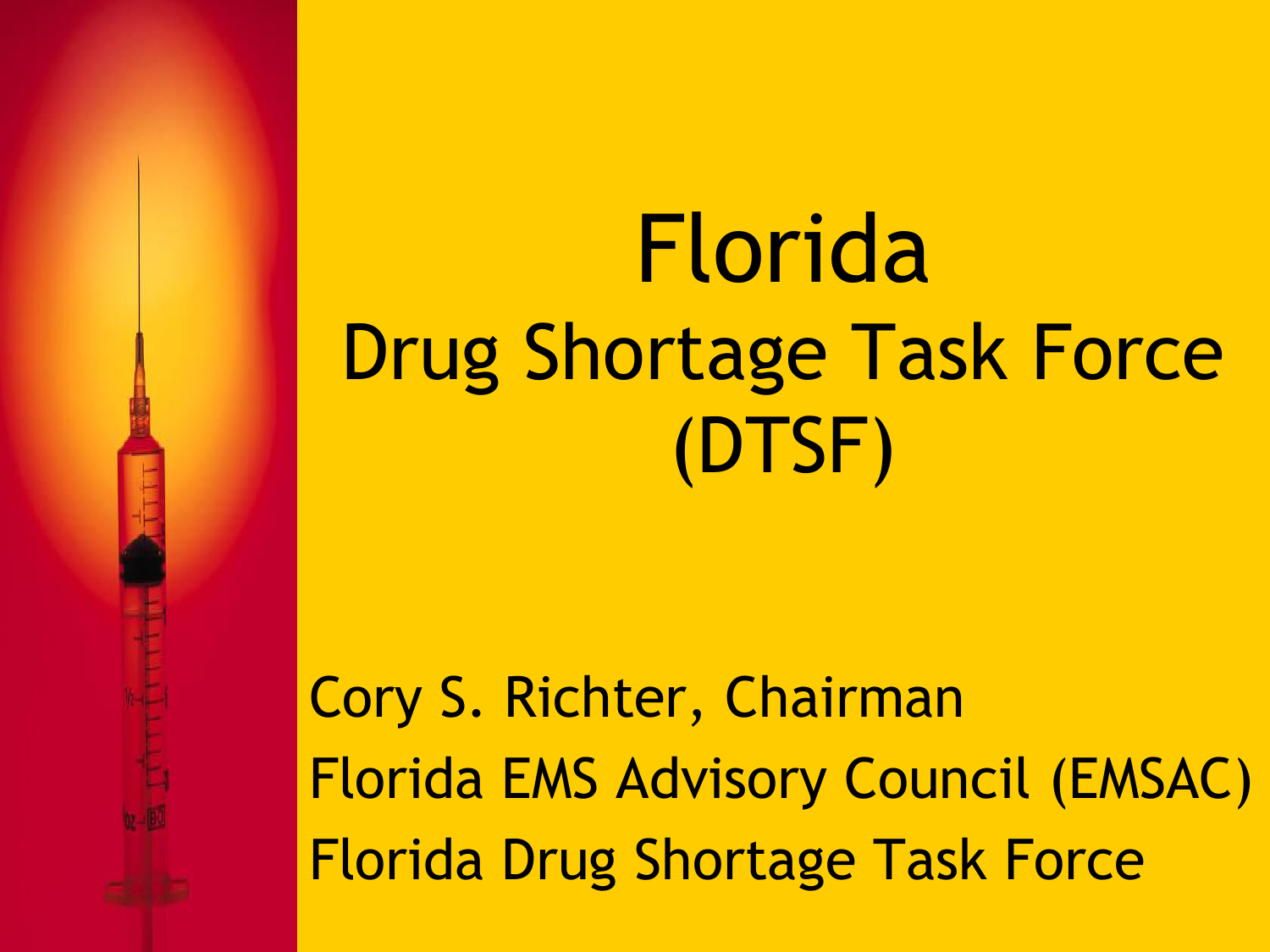

## National Drug Shortage

- Over the last 6 years the number of drugs in short supply have quadrupled
- 40% affect the delivery of emergency care
- FDA increased regulations and inspections
- Many agencies are either doing without a medication or using a 2<sup>nd</sup> or 3<sup>rd</sup> line medication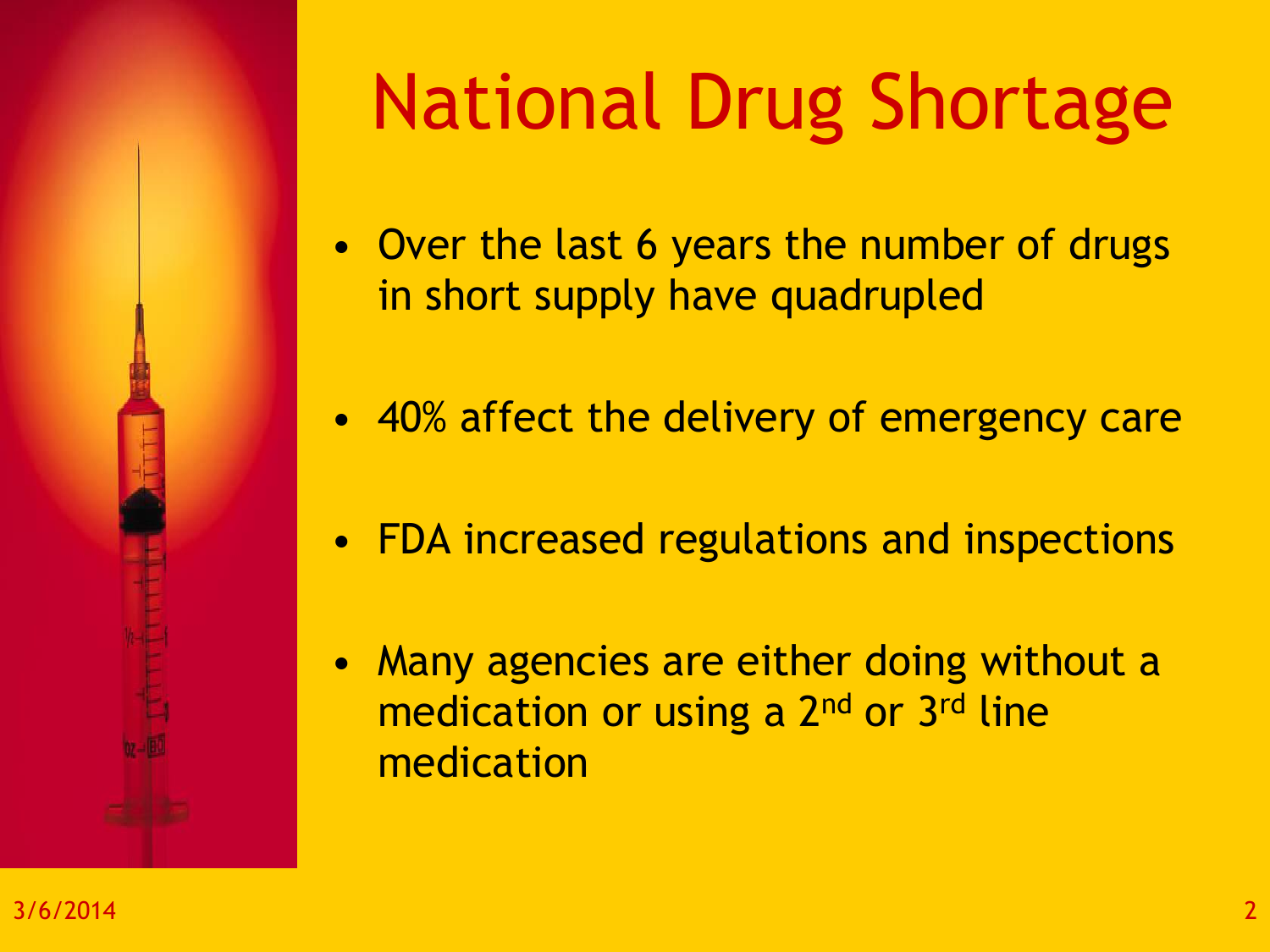

## Federal Response

- Executive Order 13588 (Oct 31, 2011) "Reducing Prescription Drug Shortages"
- Title X of the Food and Drug Administration Safety and Innovation Act of 2012 signed into law on July 7, 2012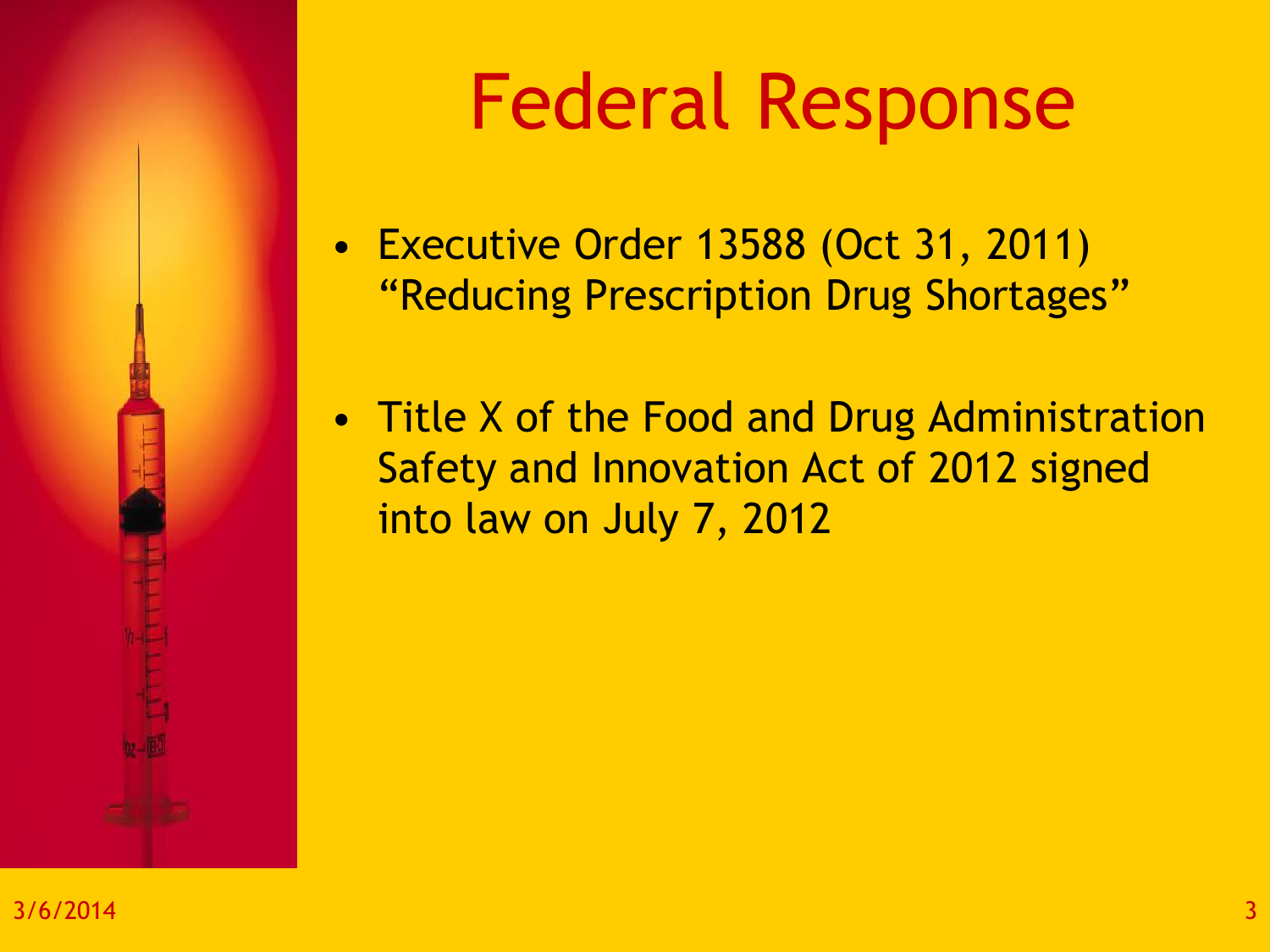- EMSAC started the DSTF in August 2012
	- Florida Board of Pharmacy
	- Florida Hospital Association
	- Florida Surgeon Generals Legislative Staff
	- Florida Department of Professional Business Regulation
	- Florida Medical Directors
	- Florida EMS/Fire Providers
	- Florida Legislators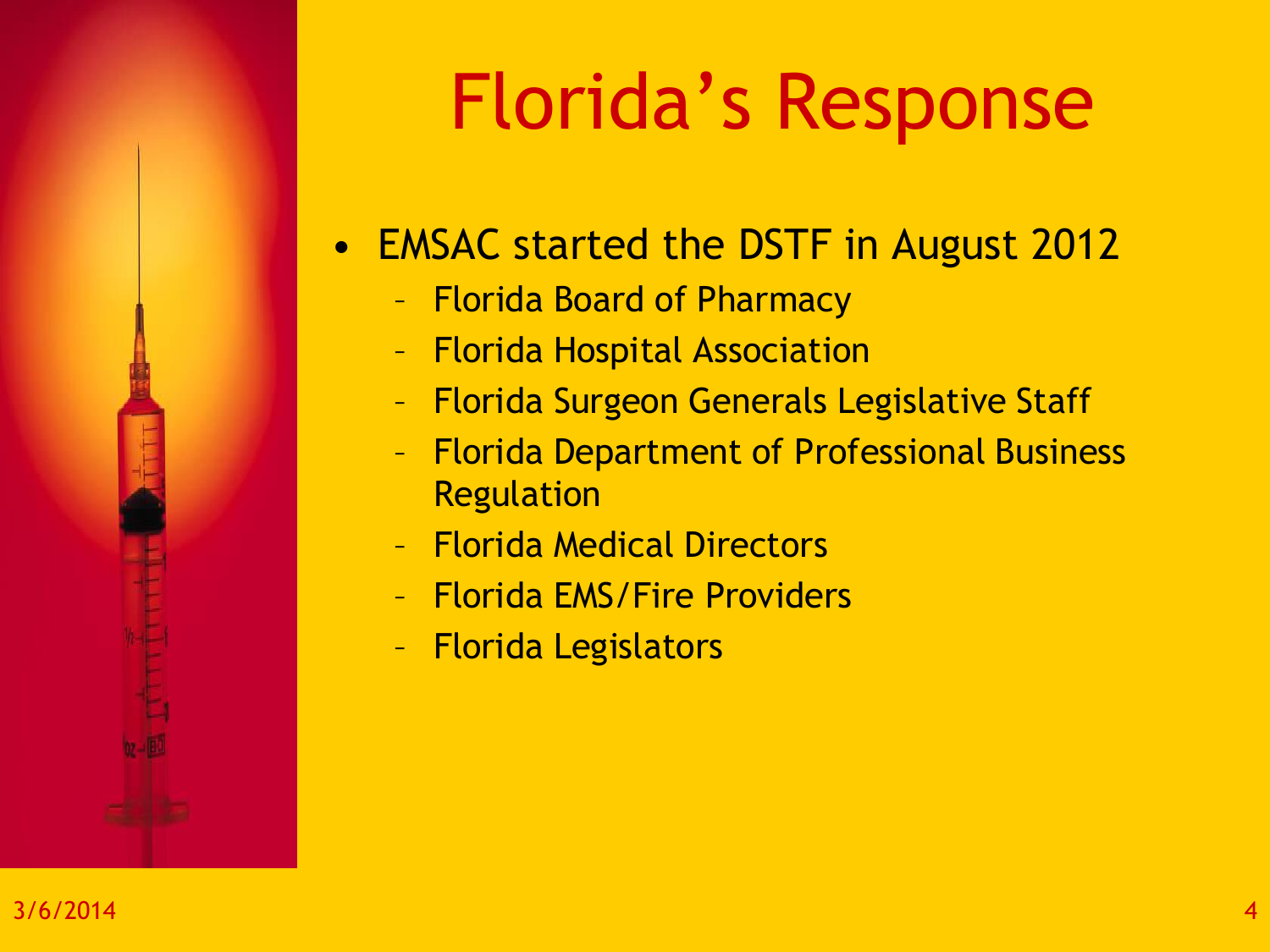- Looked at Florida Statutes
	- Compounding
		- In Florida can only dispense to a identified patient.
	- Utilizing Medications beyond Expiration
		- FS499
		- This was found to be a second degree felony
- Declaratory Statement
- We explored the Surgeon General declaring a state of emergency
- Pedigree laws
- Department of Business Professional Regulation (DBPR)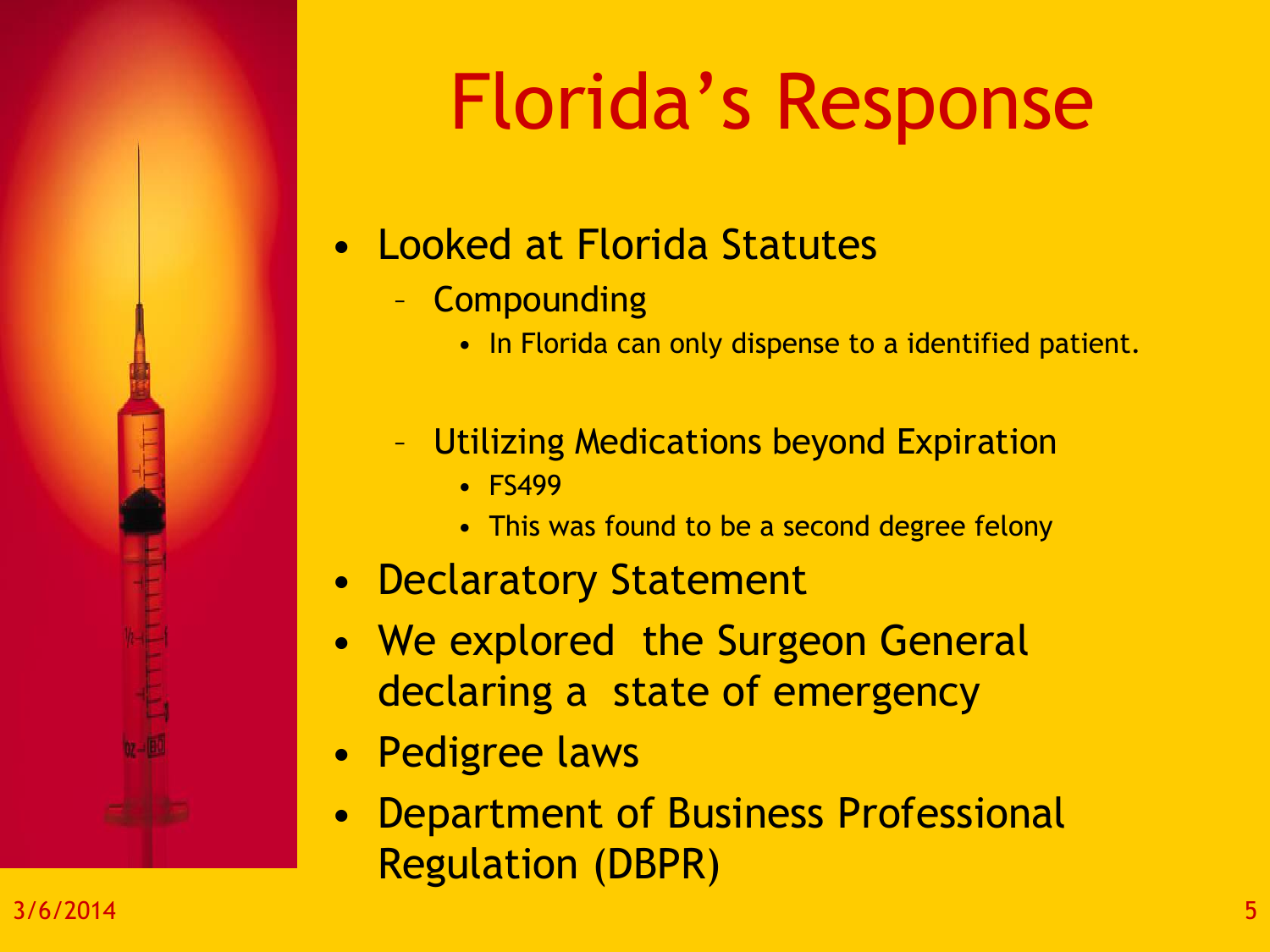- Looked at other states responses
- Brainstormed ways to mitigate
- Informed EMS/Fire Agencies of the progress of the DSTF
- Weekly list of current backordered medications and proposed date of availability from the manufacture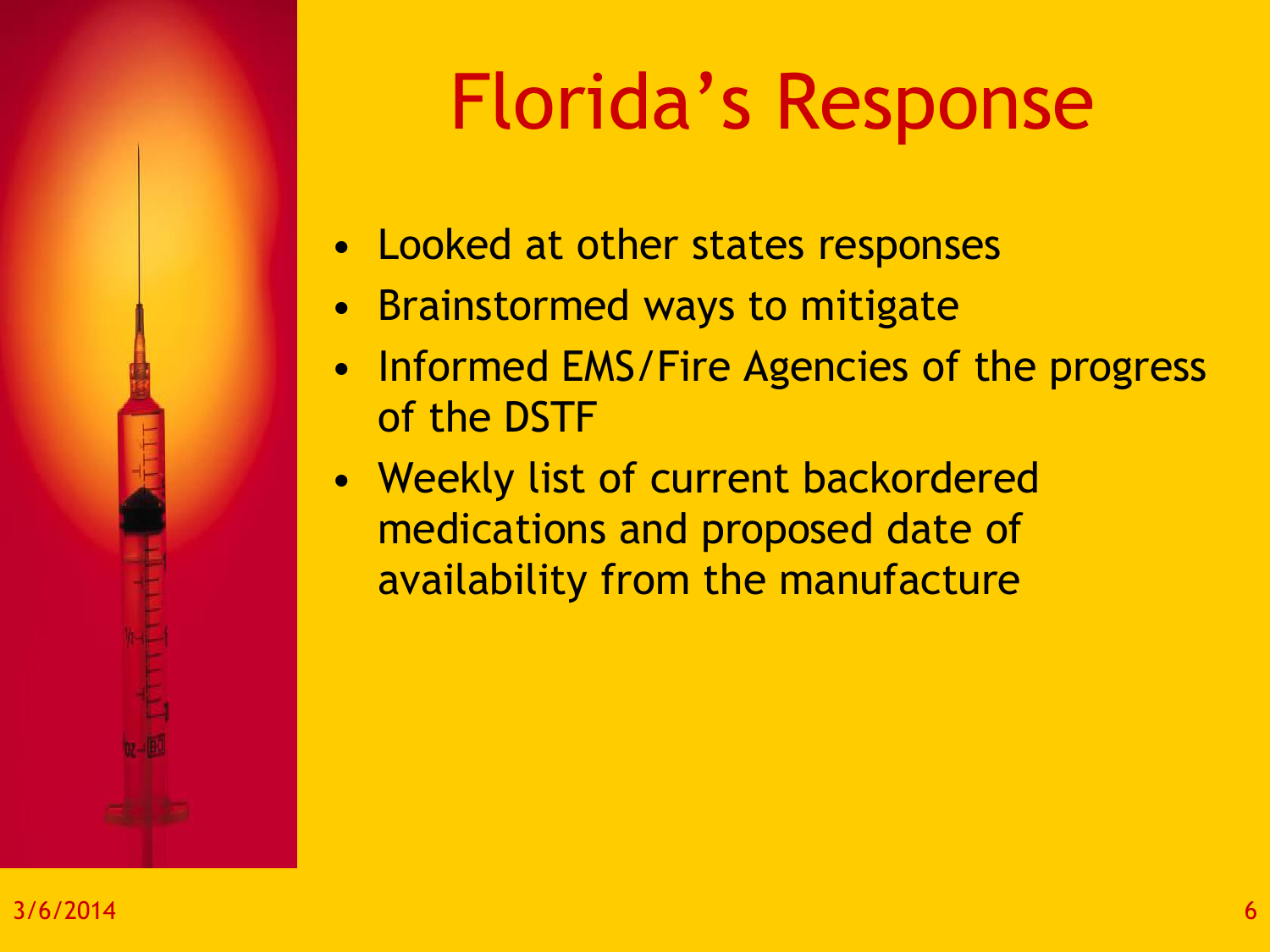#### • Legislative **Briefing** paper

• Position Paper

Cory Richter'

**Daniel Griffin'** 

**EMS Educate** 

**Julie Bacon' EMS** for Children Lion

**Lav Eiderly** 

**Preston Bowlin"** 

William Colbum"

**EMS Administrator (Fire)** 

**Bradley Ellas, M.D.'** Physician

**Maria Fernandeze Hospital Administrator** 

Charles F. Hagan, Illee

**Trenda McPherson** nt of Transportatio

**Charles Moreland, Ph.D.' Paramedic (Fire)** 

**EMS Administrator (Non-Fire)** 

Lt. Timothy Roufa"

**Air Ambulonce Operato** 

**Alan Skawroneck** ial Ambulance Operator

Regina Sofer

**Carlton Wells**"

ent of Management

**Narcissus Willis" tment of Education** 

**Lav Person Vacant Paramedic Mon-Fire** 

Highway Safety & **Motor Vehicles** 

**David Mennini\*** 

Joe Nelson, D.O. **State EMS Medical Director** 

> **Amy Paratore' Emergency Nurse**

> > **Tom Quillin'**

John Scott

**EMT** (Non-Fire)

Office of the Governor, Emergency

nt of Financial Services Patricia Byers, M.D.'

Doris Ballard-Ferguson, Ph.D."

**Vice-Chair** 

Chair EMT (Fire) **Emergency Medical Services Advisory Council Drug Shortage Task Force Legislative Briefing** 



#### **History of EMS**

In 1973, the Florida legislation passed and enacted what is known today as the Raymond H. Alexander, M.D., Emergency Medical Transportation Services Act. The Legislature recognized that the systematic provision of emergency medical services was to save lives and reduce disability associated with illness and injury. In addition, that system of care must be equally capable of assessing, treating, and transporting children, adults, and frail elderly persons. Today the Department of Health has 272 licensed emergency medical service (EMS) agencies and 66,495 certified EMS personnel.

#### **Statewide Issue**

Emergency Medical Service (EMS) systems along with hospitals, free-standing emergency rooms and physician offices throughout Florida, and the nation, are facing a severe shortage of drugs used daily in the treatment of patients faced with emergency conditions. These unforeseeable situations where drugs are now lacking include the resuscitation of patients in cardiac arrest, stopping seizure activity in children and adults, the management of abnormal cardiac rhythms, used to sedate combative patients, provide pain relief, facilitate lifesaving advanced airway placement, severe allergic reactions, and the treatment of high risk pregnancy complications. To further add to the above challenges, EMS providers appear to be faced with "price gouging" by the pharmaceutical distribution system which is eroding the budgets of already cash strapped counties, municipalities and the private sector.

#### **Proposed In-State Solutions**

To combat the drug shortage problem, EMS systems have attempted to manage the crisis by adjusting par stock levels, searching for alternative wholesale providers, and lastly, using alternative drugs or concentrations of medications when applicable. Unfortunately, the problem has become systemic nationwide and alternative medications are currently becoming part of the shortage. Risk is now being added to the list; the task of quickly switching to an alternative medication or concentration increases the possibility of medication errors, and requires time and money to provide education on these new drugs as well as the development of medical protocols for its use.

The Florida Emergency Medical Services Advisory Council (EMSAC) has recognized this growing concern and has created a "Drug Shortage Task Force" that is working with our partners from the State Board of Pharmacy and the Florida Hospital Association to seek out ways to weather this crisis. Regrettably, any of the discussed options require legislative intervention as they are

#### $3/6/2014$  and the current Florida law.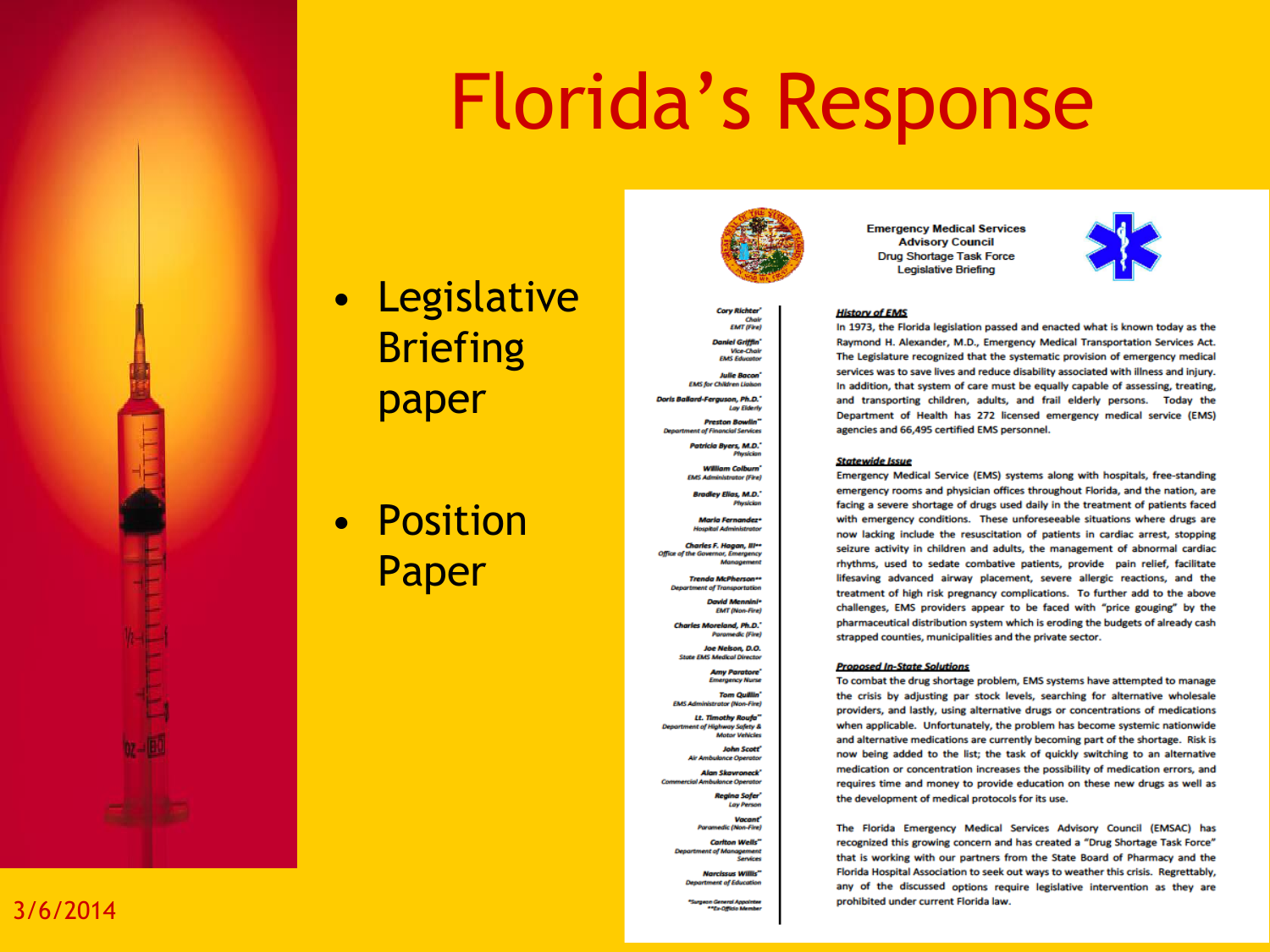**Florida Emergency Medical Review Committee** 



**Florida Emergency Medical Services Drug Shortage Analysis** 

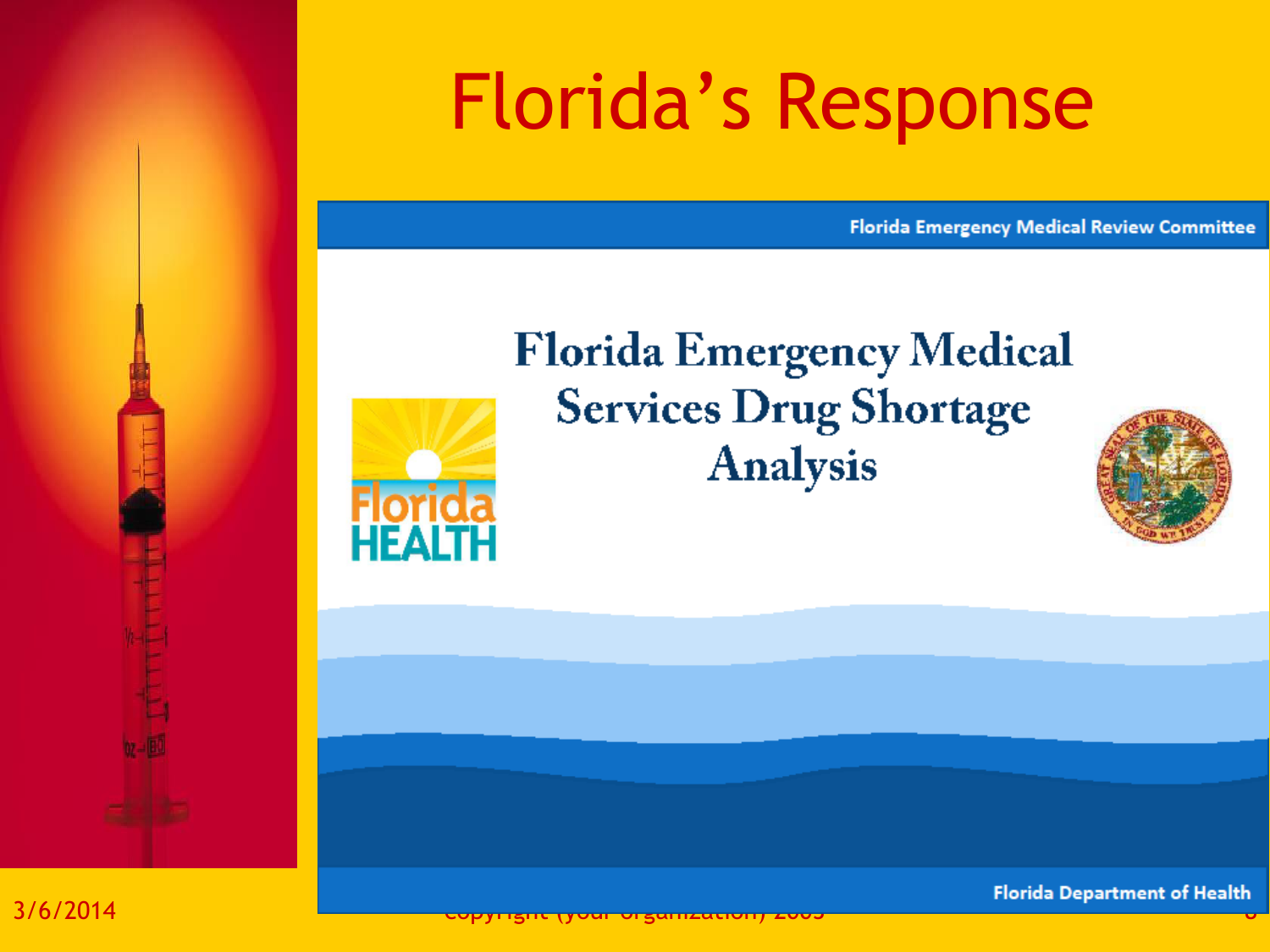

- Currently engaging a university to do a study
	- Drug potency at certain intervals
	- Our goal is to prove the efficacy of first line medications utilized by **EMS**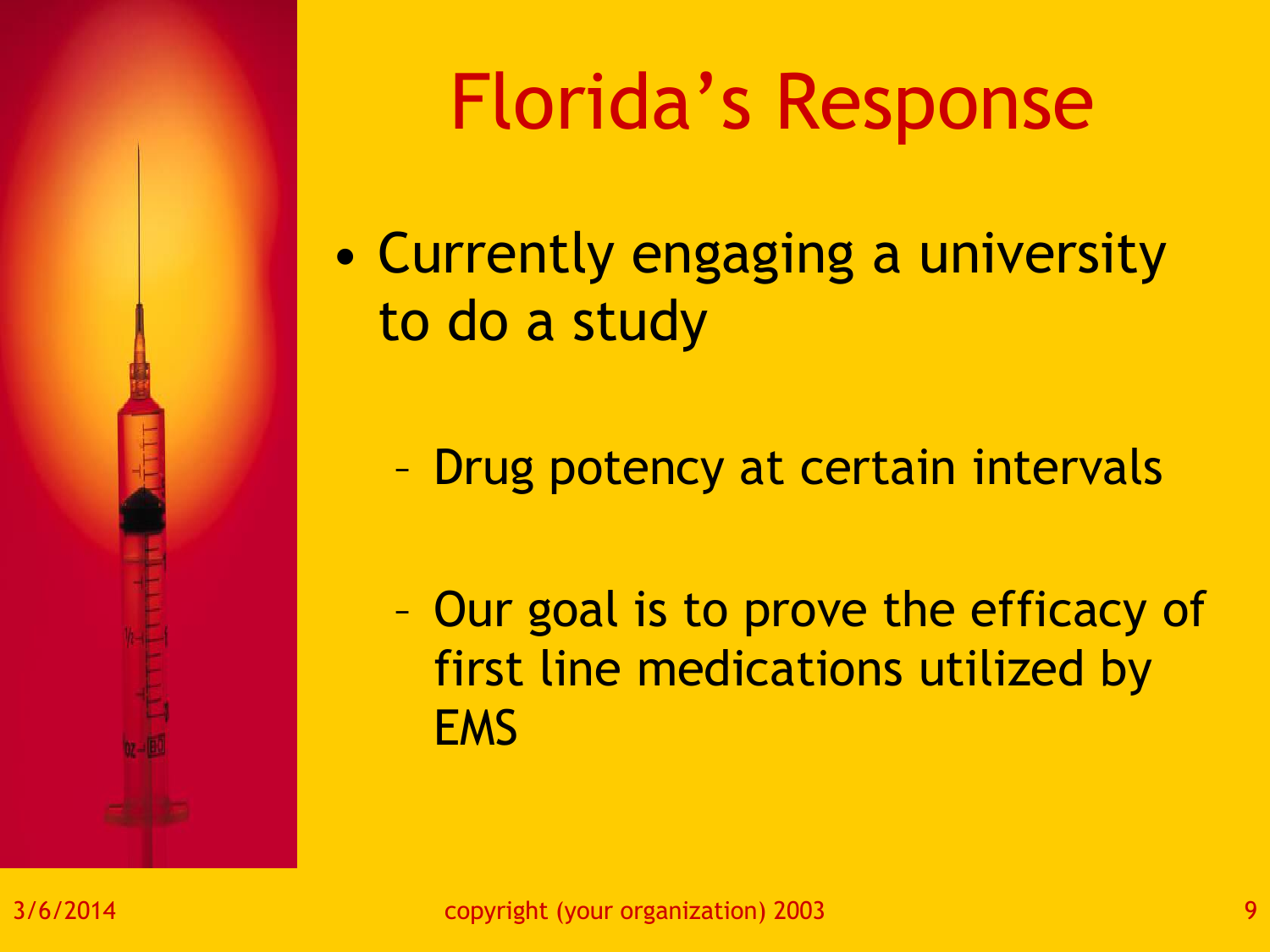- Harder to get medications
- Had to check several suppliers
- Increase in cost
- Different Packaging
- Different Concentration/Dose
- Protocol updates
- Training
- Sharing medications
- Shared Best Practices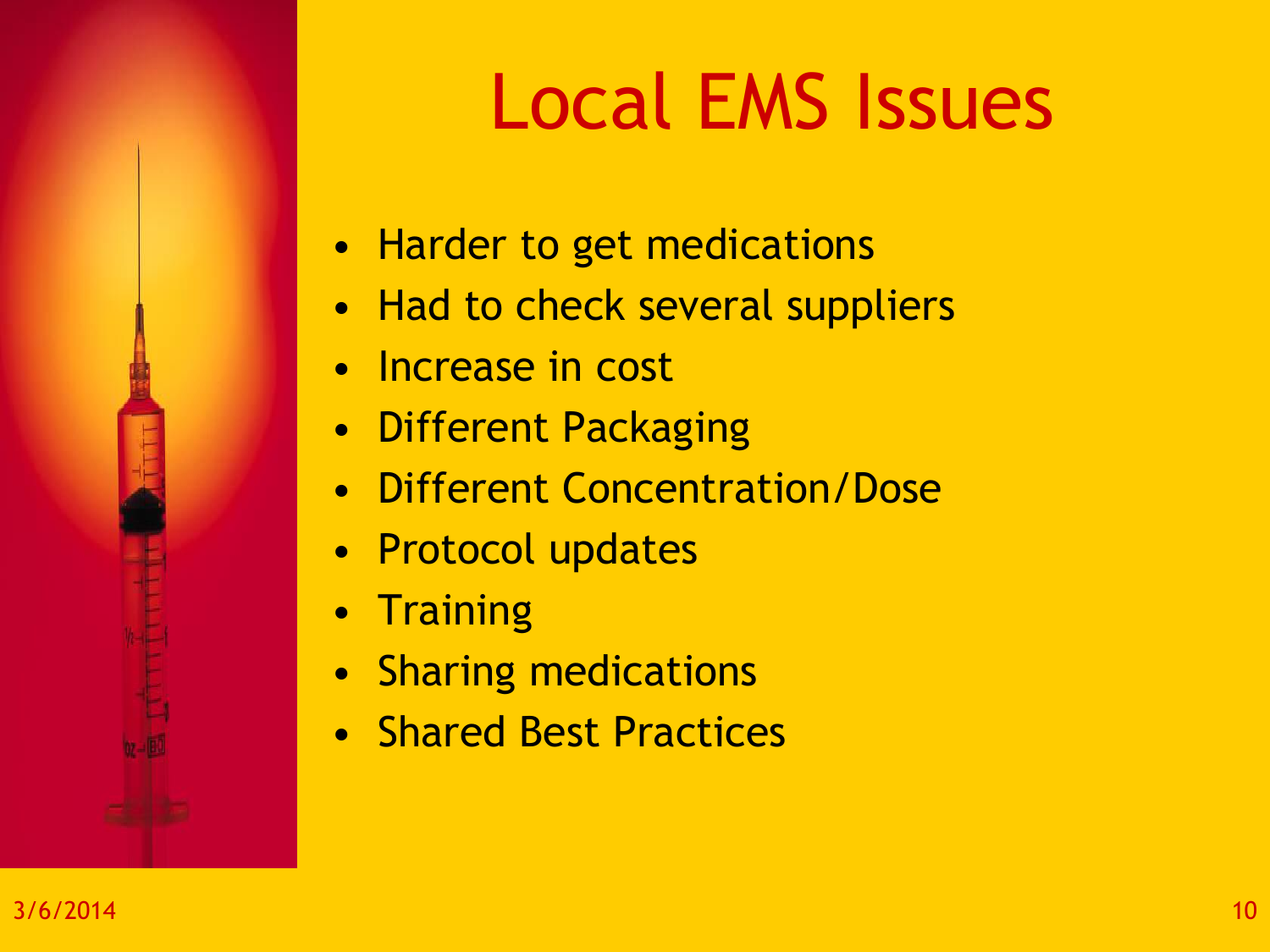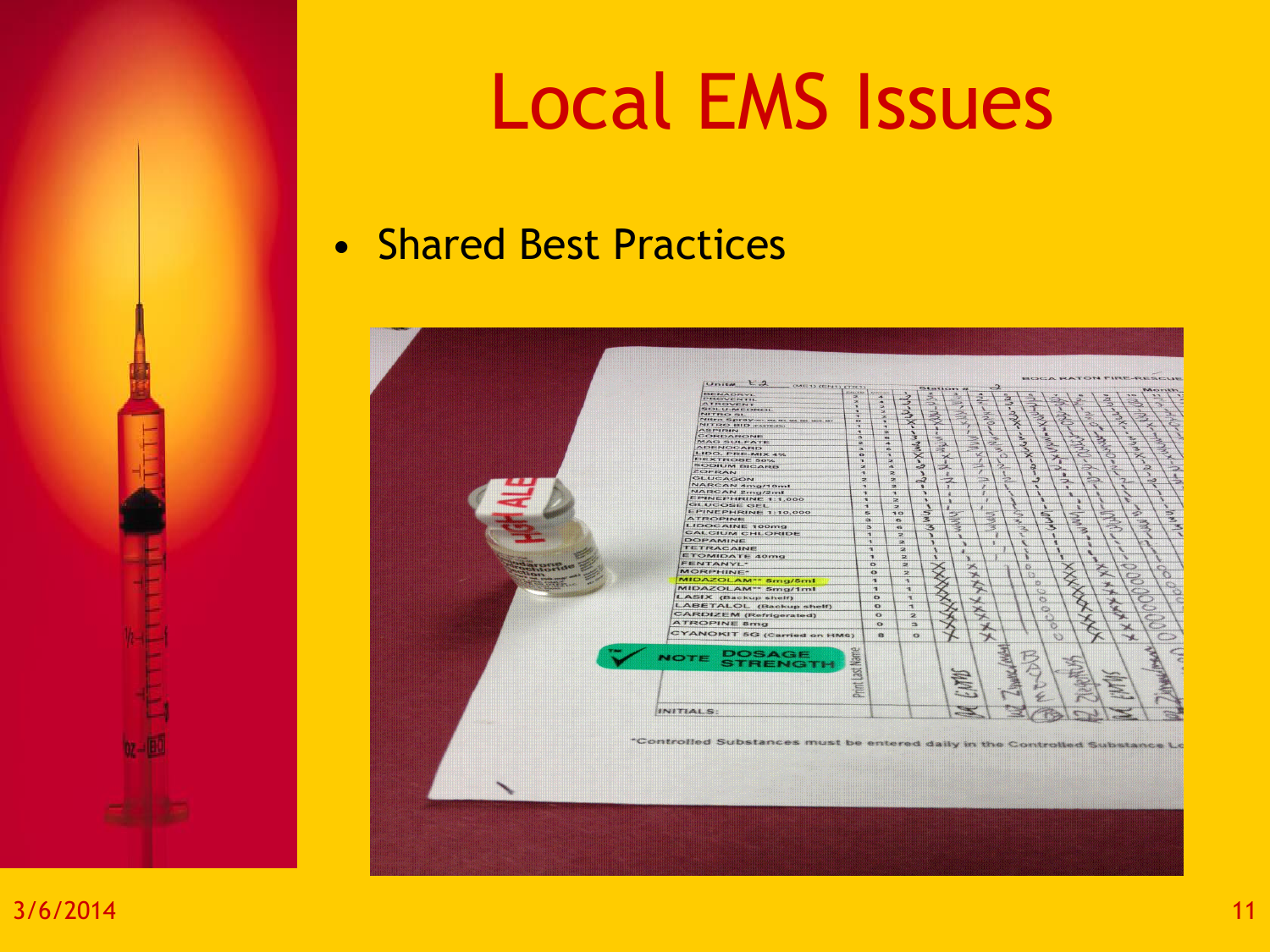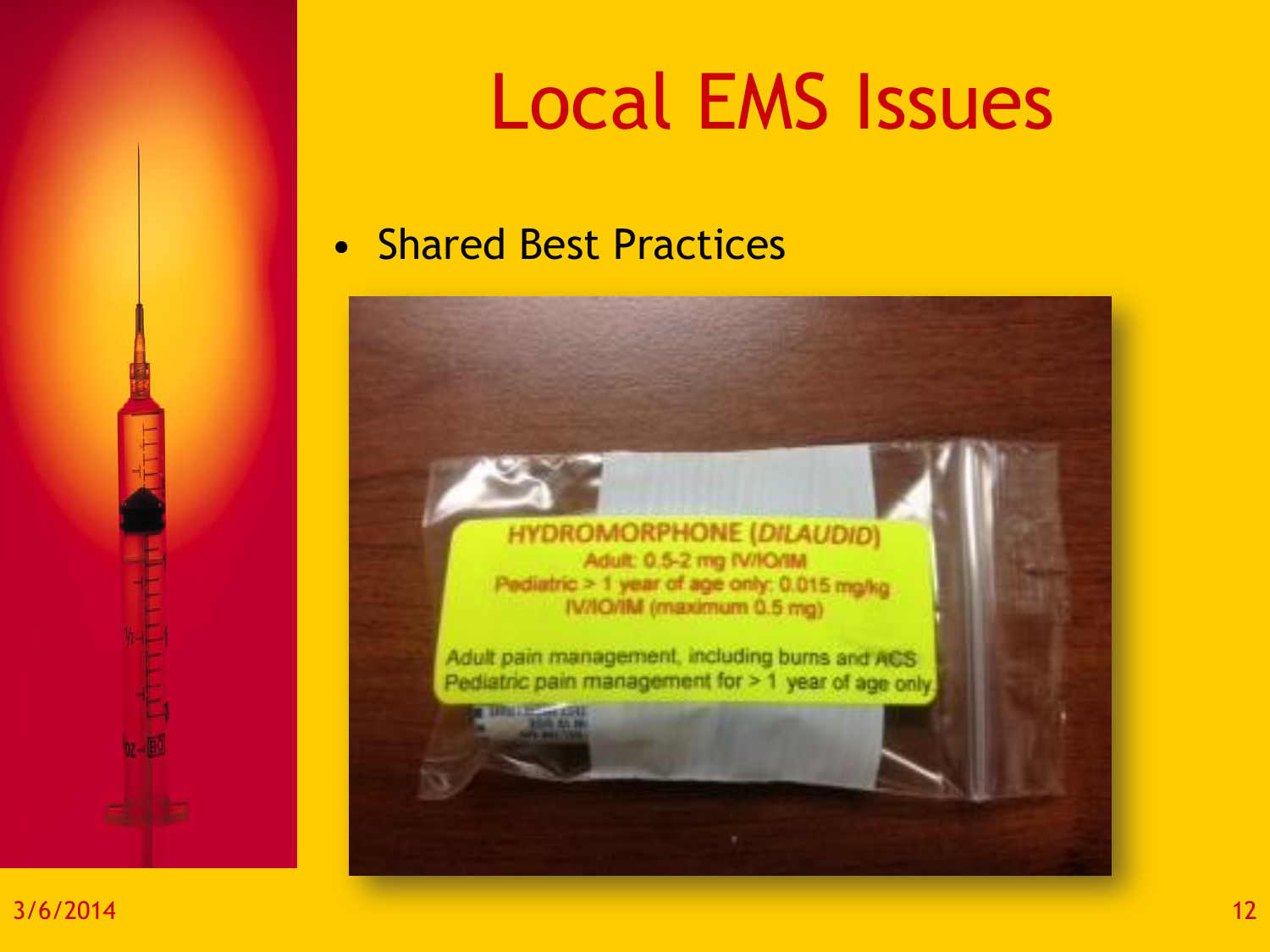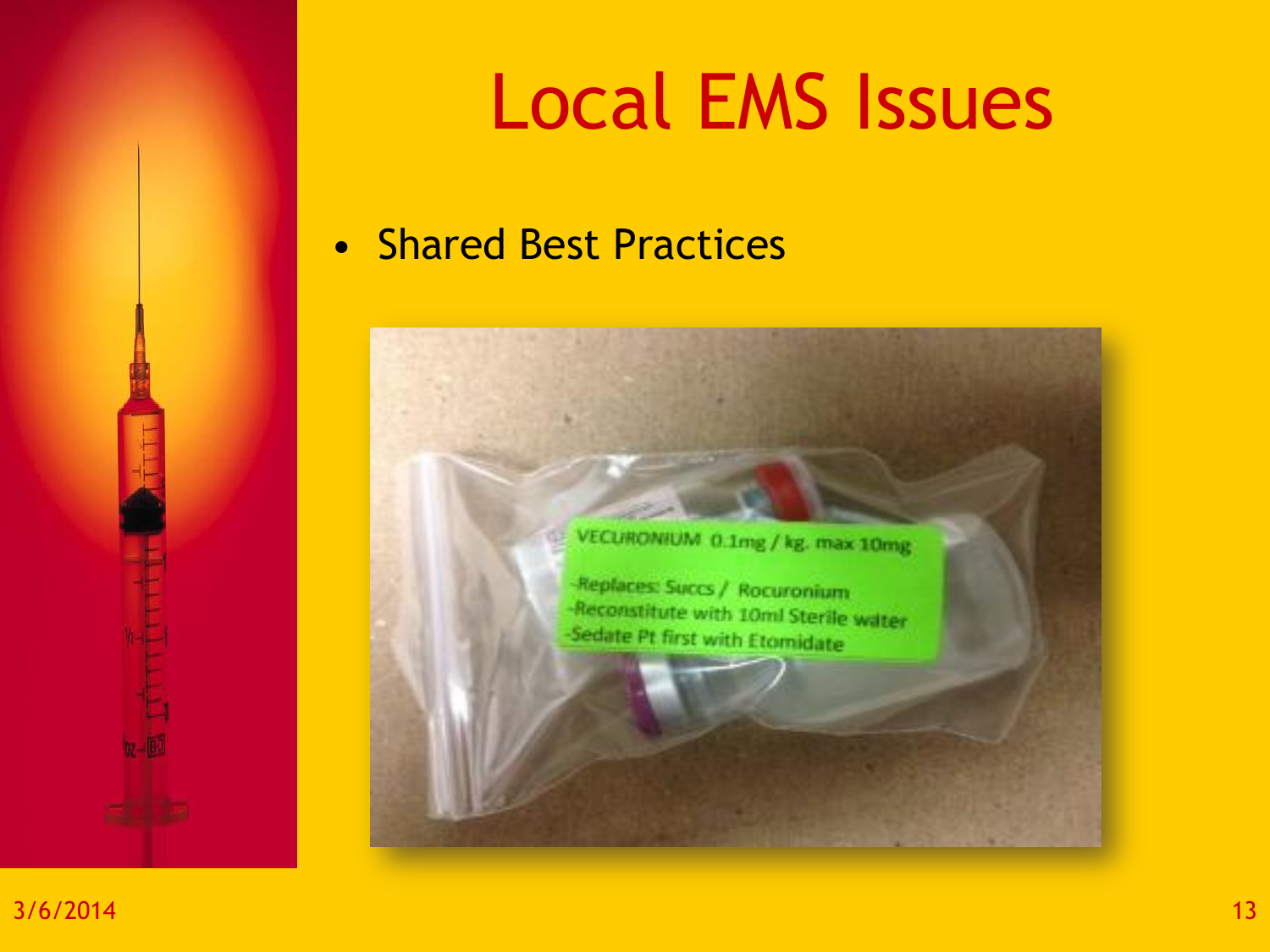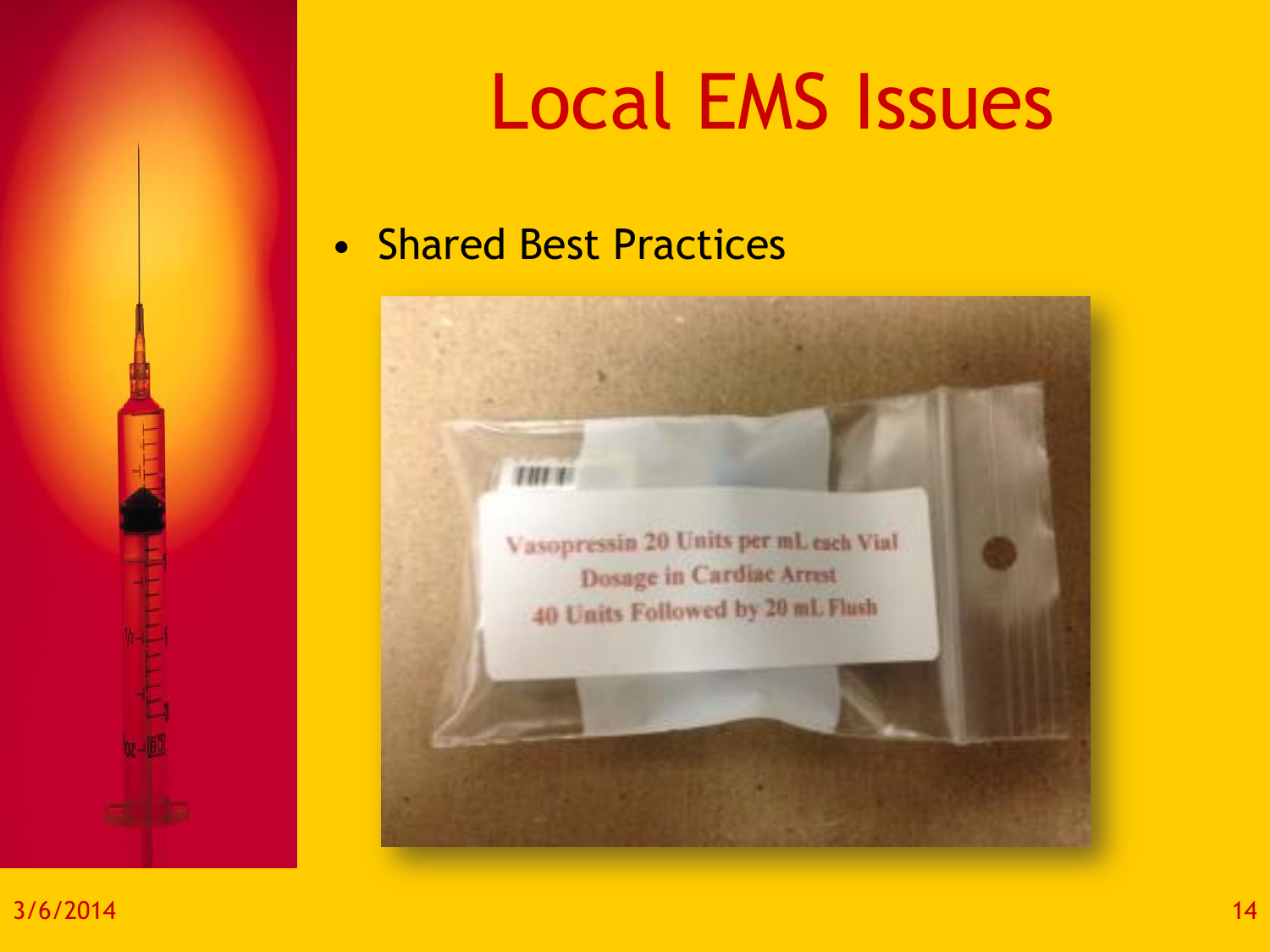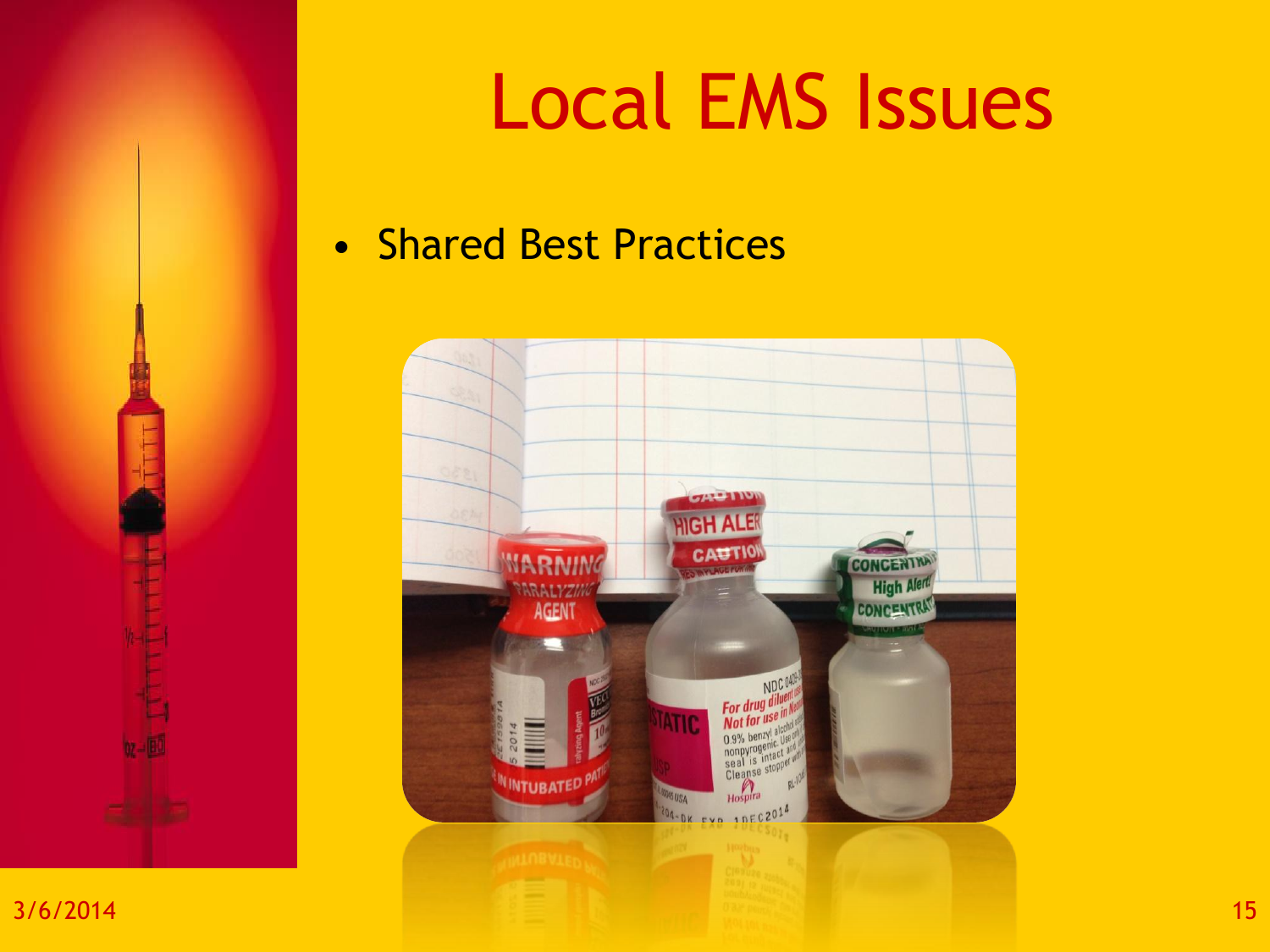#### MMCAP

- Minnesota Multistate Contracting Alliance for Pharmacy
- State Rep.
	- Jennifer Pitts 850-922-9036 x3057
	- jennifer\_pitts@doh.state.fl.us
- www.mmcap.org
	- Cardinal Health
	- Buying Power
- CSOS program